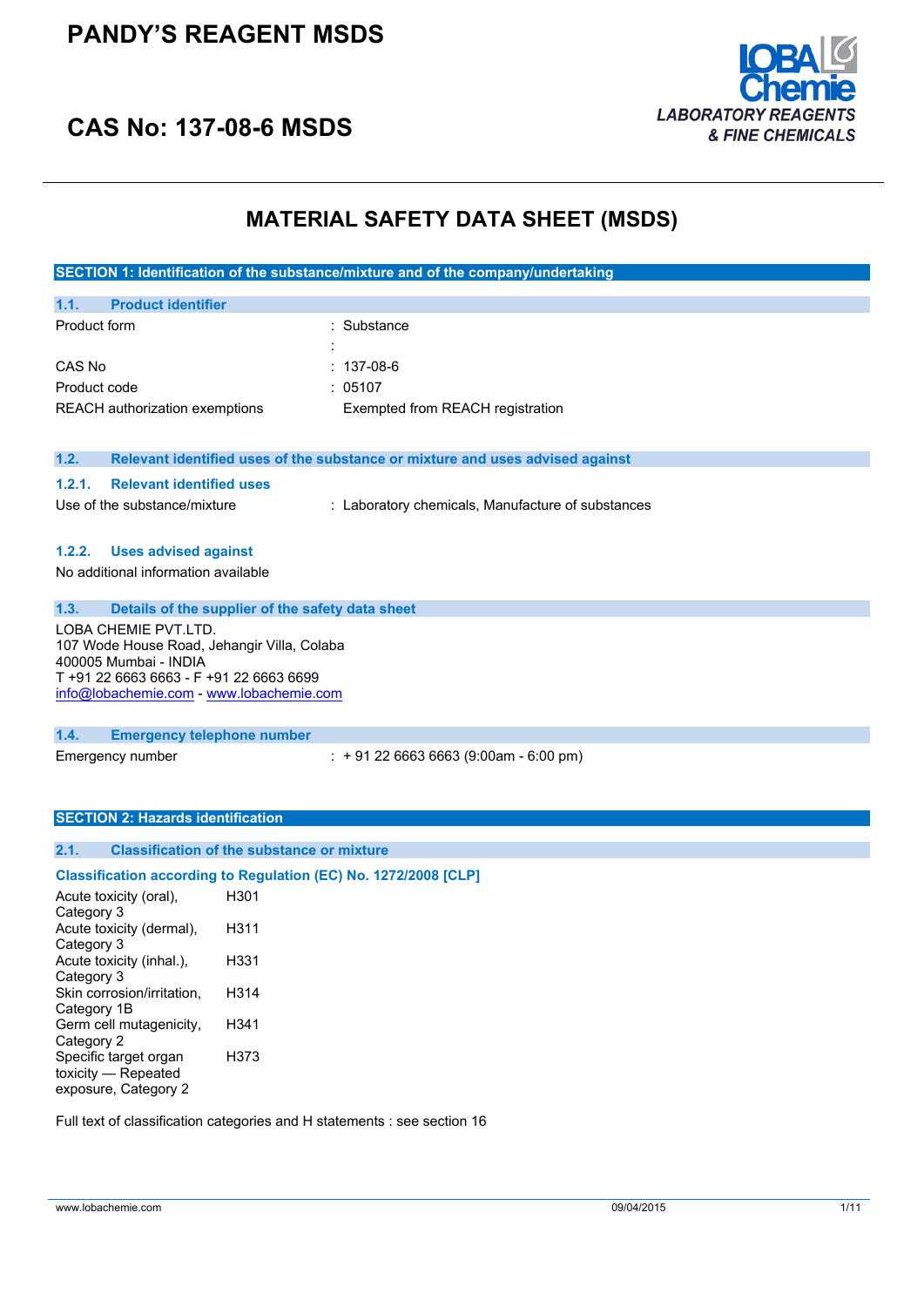Safety Data Sheet

### **Classification according to Directive 67/548/EEC or 1999/45/EC**

Muta.Cat.3; R68 T; R23/24/25 Xn; R48/20/21/22  $C:$  R34 Full text of R-phrases: see section 16

#### **Adverse physicochemical, human health and environmental effects**

No additional information available

**2.2. Label elements Labelling according to Regulation** (EC) No. 1272/2008 [CLP] Hazard pictograms (CLP) : GHS05 GHS06 GHS08 Signal word (CLP) : Danger Hazard statements (CLP) : H301+H311+H331 - Toxic if swallowed, in contact with skin or if inhaled H314 - Causes severe skin burns and eye damage H341 - Suspected of causing genetic defects H373 - May cause damage to organs through prolonged or repeated exposure Precautionary statements (CLP) : P201 - Obtain special instructions before use P280 - Wear protective gloves/protective clothing/eye protection/face protection P301+P310 - IF SWALLOWED: immediately call a POISON CENTER or doctor/physician P305+P351+P338 - IF IN EYES: Rinse cautiously with water for several minutes. Remove contact lenses, if present and easy to do. Continue rinsing P310 - Immediately call a POISON CENTER or doctor/physician

#### **2.3. Other hazards**

No additional information available

| <b>SECTION 3: Composition/information on ingredients</b> |                   |  |
|----------------------------------------------------------|-------------------|--|
|                                                          |                   |  |
| 3.1.                                                     | <b>Substance</b>  |  |
| Name                                                     | : PANDY'S REAGENT |  |
| CAS No                                                   | : 137-08-6        |  |

Full text of R- and H-phrases: see section 16

### **3.2. Mixture**

Not applicable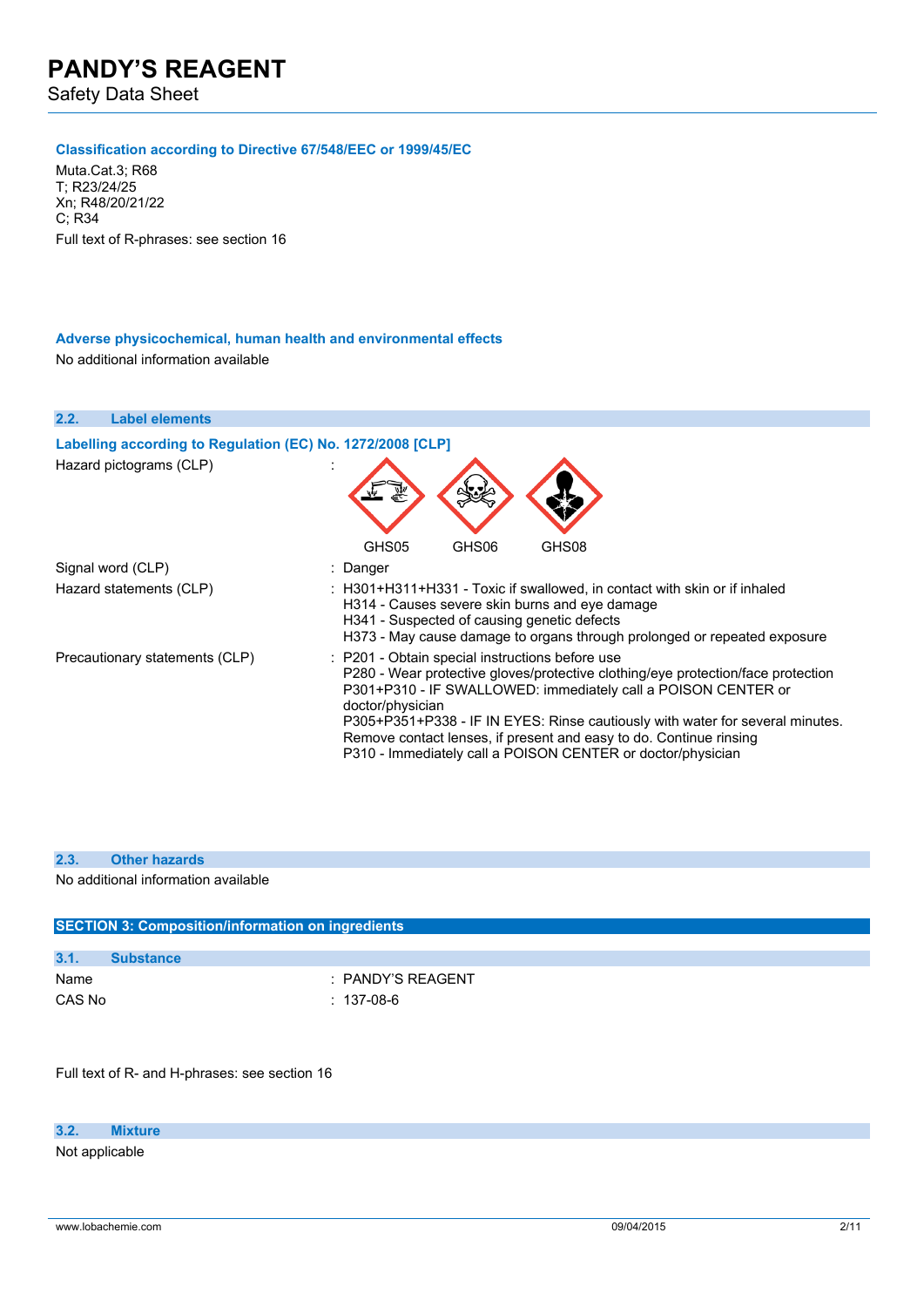Safety Data Sheet

**SECTION 4: First aid measures**

| <b>Description of first aid measures</b><br>4.1.              |                                                                                                                                                                                                                                                                                                                     |
|---------------------------------------------------------------|---------------------------------------------------------------------------------------------------------------------------------------------------------------------------------------------------------------------------------------------------------------------------------------------------------------------|
| First-aid measures after inhalation                           | : Remove victim to fresh air and keep at rest in a position comfortable for breathing.<br>Immediately call a POISON CENTER or doctor/physician.                                                                                                                                                                     |
| First-aid measures after skin contact                         | Immediately call a POISON CENTER or doctor/physician. Remove/Take off<br>immediately all contaminated clothing. Wash with plenty of soap and water. Specific<br>measures (see  on this label). Wash contaminated clothing before reuse. Rinse<br>skin with water/shower. Gently wash with plenty of soap and water. |
| First-aid measures after eye contact                          | Rinse cautiously with water for several minutes. Remove contact lenses, if present<br>and easy to do. Continue rinsing. Immediately call a POISON CENTER or<br>doctor/physician.                                                                                                                                    |
| First-aid measures after ingestion                            | Rinse mouth. Immediately call a POISON CENTER or doctor/physician. Specific<br>treatment (see  on this label). Do NOT induce vomiting.                                                                                                                                                                              |
| 4.2.                                                          | Most important symptoms and effects, both acute and delayed                                                                                                                                                                                                                                                         |
| Symptoms/injuries                                             | : Causes damage to organs through prolonged or repeated exposure. May cause<br>damage to organs through prolonged or repeated exposure. May cause genetic<br>defects.                                                                                                                                               |
| Symptoms/injuries after skin contact                          | : Repeated exposure to this material can result in absorption through skin causing<br>significant health hazard. Toxic in contact with skin.                                                                                                                                                                        |
| Symptoms/injuries after ingestion                             | : Toxic if swallowed. Swallowing a small quantity of this material will result in serious<br>health hazard.                                                                                                                                                                                                         |
| 4.3.                                                          | Indication of any immediate medical attention and special treatment needed                                                                                                                                                                                                                                          |
| Treat symptomatically.                                        |                                                                                                                                                                                                                                                                                                                     |
| <b>SECTION 5: Firefighting measures</b>                       |                                                                                                                                                                                                                                                                                                                     |
|                                                               |                                                                                                                                                                                                                                                                                                                     |
| 5.1.<br><b>Extinguishing media</b>                            |                                                                                                                                                                                                                                                                                                                     |
| Suitable extinguishing media                                  | : dry chemical powder, alcohol-resistant foam, carbon dioxide (CO2).                                                                                                                                                                                                                                                |
| Unsuitable extinguishing media                                | : Do not use a heavy water stream.                                                                                                                                                                                                                                                                                  |
| 5.2.<br>Special hazards arising from the substance or mixture |                                                                                                                                                                                                                                                                                                                     |
| No additional information available                           |                                                                                                                                                                                                                                                                                                                     |
| 5.3.<br><b>Advice for firefighters</b>                        |                                                                                                                                                                                                                                                                                                                     |
| Protection during firefighting                                | : Do not attempt to take action without suitable protective equipment.                                                                                                                                                                                                                                              |
| <b>SECTION 6: Accidental release measures</b>                 |                                                                                                                                                                                                                                                                                                                     |
| 6.1.                                                          | Personal precautions, protective equipment and emergency procedures                                                                                                                                                                                                                                                 |
|                                                               |                                                                                                                                                                                                                                                                                                                     |
| 6.1.1.<br>For non-emergency personnel                         |                                                                                                                                                                                                                                                                                                                     |
| Emergency procedures                                          | : Evacuate unnecessary personnel.                                                                                                                                                                                                                                                                                   |
| For emergency responders<br>6.1.2.                            |                                                                                                                                                                                                                                                                                                                     |
| Protective equipment                                          | : Avoid breathing dust/fume/gas/mist/vapours/spray.                                                                                                                                                                                                                                                                 |
| Emergency procedures                                          | : Ventilate area.                                                                                                                                                                                                                                                                                                   |
| 6.2.<br><b>Environmental precautions</b>                      |                                                                                                                                                                                                                                                                                                                     |
| Avoid release to the environment.                             |                                                                                                                                                                                                                                                                                                                     |
| 6.3.<br>Methods and material for containment and cleaning up  |                                                                                                                                                                                                                                                                                                                     |
| Methods for cleaning up                                       | : Clear up rapidly by scoop or vacuum.                                                                                                                                                                                                                                                                              |
| <b>Reference to other sections</b><br>6.4.                    |                                                                                                                                                                                                                                                                                                                     |

No additional information available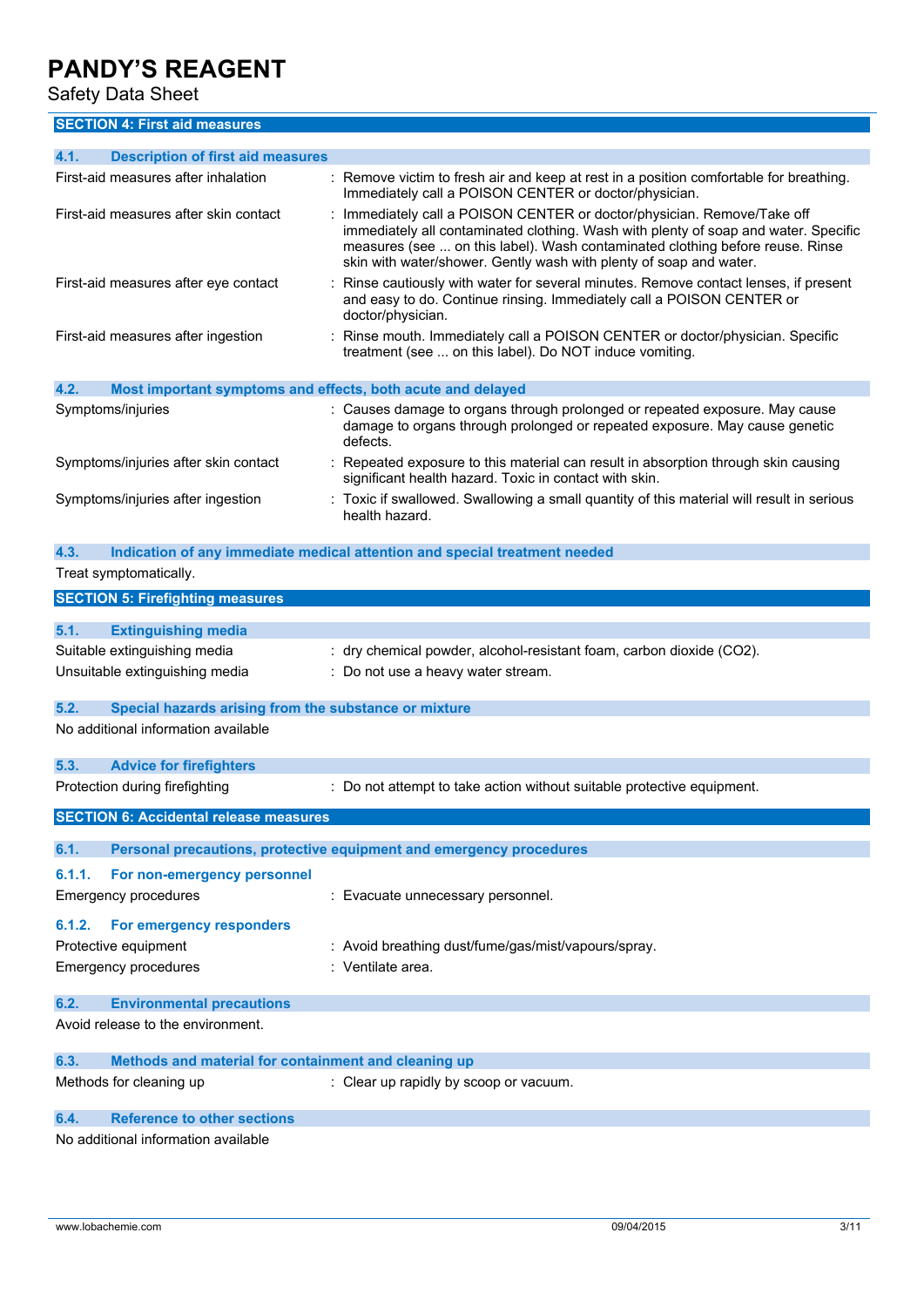Safety Data Sheet

| <b>SECTION 7: Handling and storage</b>                               |                                                                                                                                    |  |  |
|----------------------------------------------------------------------|------------------------------------------------------------------------------------------------------------------------------------|--|--|
| <b>Precautions for safe handling</b><br>7.1.                         |                                                                                                                                    |  |  |
| Precautions for safe handling                                        | : Do not breathe dust/fume/gas/mist/vapours/spray. Avoid breathing<br>dust/fume/gas/mist/vapours/spray.                            |  |  |
| Hygiene measures                                                     | : Do not eat, drink or smoke when using this product. Wash  thoroughly after<br>handling. Wash contaminated clothing before reuse. |  |  |
| Conditions for safe storage, including any incompatibilities<br>7.2. |                                                                                                                                    |  |  |
| Technical measures                                                   | : Comply with applicable regulations.                                                                                              |  |  |
| Storage conditions                                                   | : Store in original container. Keep container tightly closed. Store in a dry place.                                                |  |  |
| 7.3.<br>Specific end use(s)                                          |                                                                                                                                    |  |  |
| No additional information available                                  |                                                                                                                                    |  |  |
| <b>SECTION 8: Exposure controls/personal protection</b>              |                                                                                                                                    |  |  |
| 8.1.<br><b>Control parameters</b>                                    |                                                                                                                                    |  |  |
| No additional information available                                  |                                                                                                                                    |  |  |

| 8.2.<br><b>Exposure controls</b>                              |  |                                                                                                            |
|---------------------------------------------------------------|--|------------------------------------------------------------------------------------------------------------|
| Personal protective equipment                                 |  | : Wash  thoroughly after handling.                                                                         |
| Hand protection                                               |  | : protective gloves                                                                                        |
| Eye protection                                                |  | : Chemical goggles or face shield                                                                          |
| Skin and body protection                                      |  | : Wear suitable protective clothing                                                                        |
| Respiratory protection                                        |  | : Where exposure through inhalation may occur from use, respiratory protection<br>equipment is recommended |
| Other information                                             |  | Do not breathe dust/fume/gas/mist/vapours/spray. Do not eat, drink or smoke when<br>using this product.    |
| <b>SECTION 9: Physical and chemical properties</b>            |  |                                                                                                            |
| 9.1.<br>Information on basic physical and chemical properties |  |                                                                                                            |
| Physical state                                                |  | : Liquid                                                                                                   |
| Colour                                                        |  | : Colorless.                                                                                               |
| Odour                                                         |  | : No data available                                                                                        |
| Odour threshold                                               |  | : No data available                                                                                        |
| pH                                                            |  | : No data available                                                                                        |
| Relative evaporation rate (butylacetate=1)                    |  | : No data available                                                                                        |
| Melting point                                                 |  | : $40 - 42$                                                                                                |
| Freezing point                                                |  | : No data available                                                                                        |
| <b>Boiling point</b>                                          |  | : 182 °C                                                                                                   |
| Flash point                                                   |  | $:79^{\circ}$ C                                                                                            |
| Auto-ignition temperature                                     |  | : No data available                                                                                        |
| www.lobachemie.com                                            |  | 4/11<br>09/04/2015                                                                                         |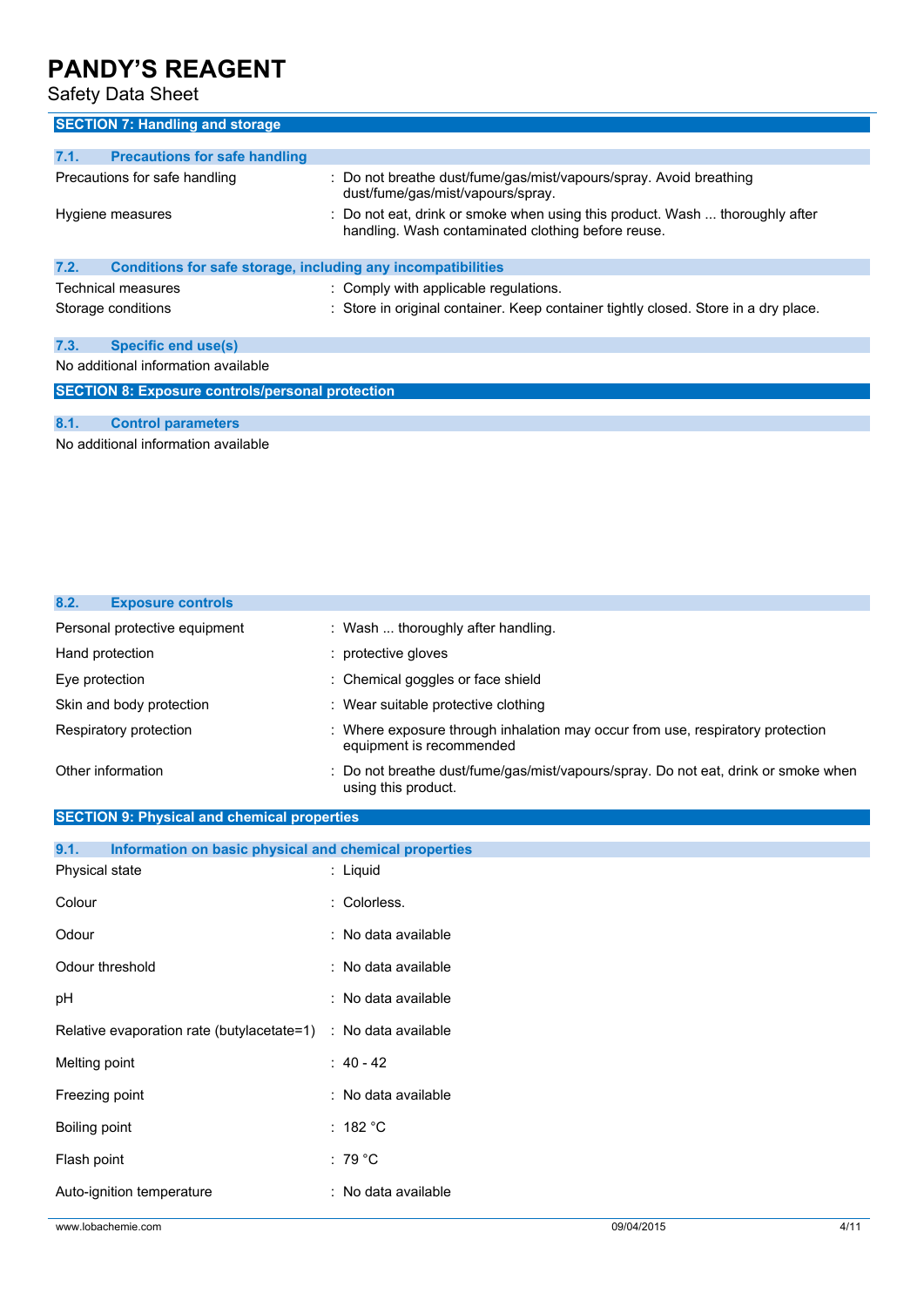### Safety Data Sheet

| Decomposition temperature        | : No data available       |
|----------------------------------|---------------------------|
| Flammability (solid, gas)        | : No data available       |
| Vapour pressure                  | : No data available       |
| Relative vapour density at 20 °C | : No data available       |
| Relative density                 | : No data available       |
| Density                          | : 1.071 g/cm <sup>3</sup> |
| Solubility                       | : No data available       |
| Log Pow                          | : No data available       |
| Viscosity, kinematic             | : No data available       |
| Viscosity, dynamic               | : No data available       |
| <b>Explosive properties</b>      | : No data available       |
| Oxidising properties             | : No data available       |
| <b>Explosive limits</b>          | : No data available       |

No additional information available

**SECTION 10: Stability and reactivity**

### **10.1. Reactivity**

Thermal decomposition generates : Corrosive vapours.

#### **10.2. Chemical stability**

Stable under normal conditions.

### **10.3. Possibility of hazardous reactions**

No additional information available

#### **10.4. Conditions to avoid**

Direct sunlight. Air contact. Moisture.

#### **10.5. Incompatible materials**

No additional information available

### **10.6. Hazardous decomposition products**

Thermal decomposition generates : Corrosive vapours.

| <b>SECTION 11: Toxicological information</b>               |                                                                                                  |  |
|------------------------------------------------------------|--------------------------------------------------------------------------------------------------|--|
|                                                            |                                                                                                  |  |
| 11.1. Information on toxicological effects                 |                                                                                                  |  |
| Acute toxicity                                             | : Oral: Toxic if swallowed. Dermal: Toxic in contact with skin. Inhalation: Toxic if<br>inhaled. |  |
| Skin corrosion/irritation<br>Serious eve damage/irritation | : Causes severe skin burns and eye damage.<br>$\cdot$ Serious eve damage category 1 implicit     |  |

Serious eye damage/irritation : Serious eye damage, category 1, implicit Respiratory or skin sensitisation : Not classified Germ cell mutagenicity **Suspected of causing genetic defects.** Carcinogenicity **Carcinogenicity** : Not classified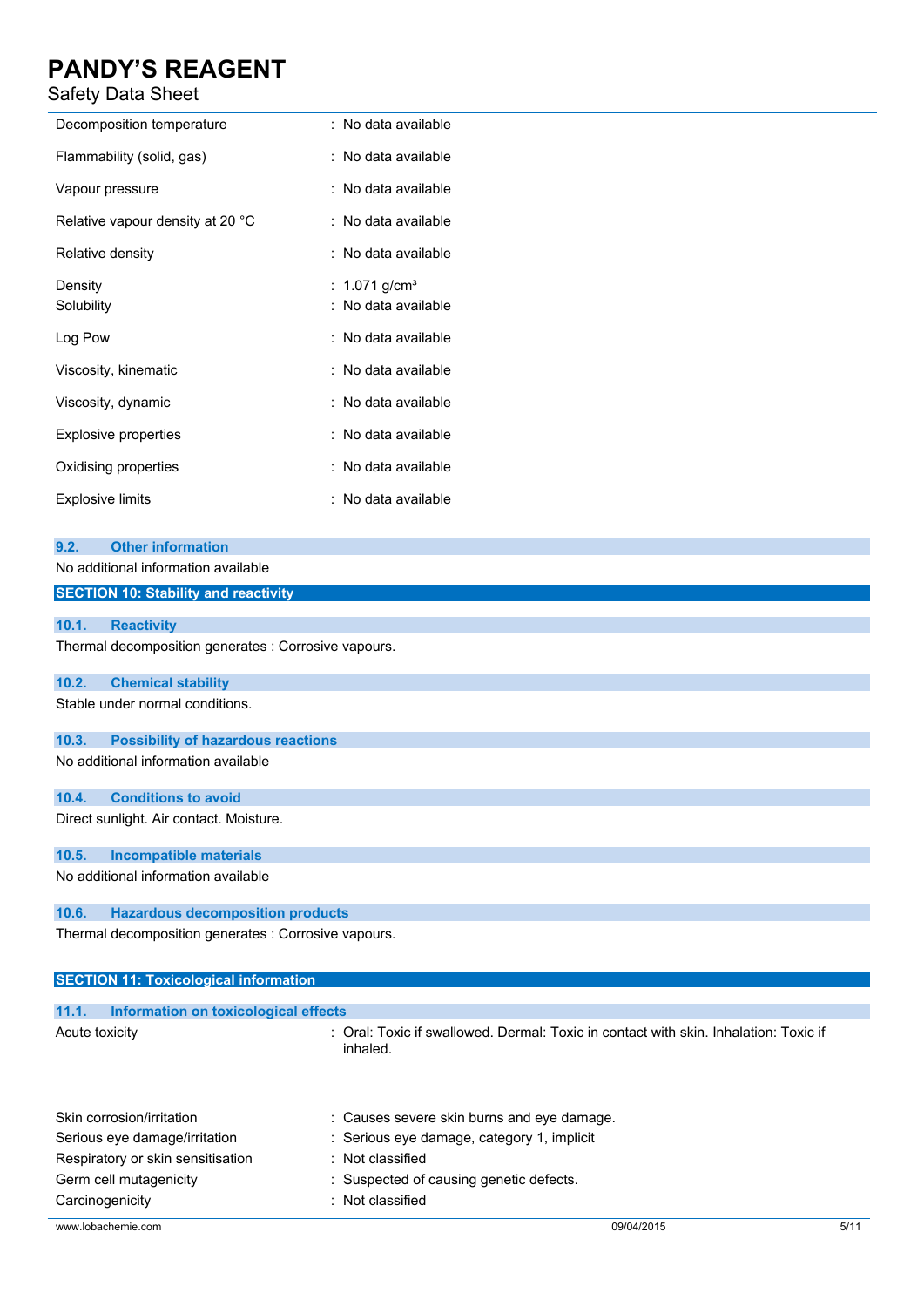Safety Data Sheet

| Reproductive toxicity<br>Specific target organ toxicity (single<br>exposure)         | Not classified<br>Not classified                                     |
|--------------------------------------------------------------------------------------|----------------------------------------------------------------------|
| Specific target organ toxicity (repeated<br>exposure)                                | : May cause damage to organs through prolonged or repeated exposure. |
| Aspiration hazard                                                                    | : Not classified                                                     |
| Potential adverse human health effects<br>and symptoms                               | : Toxic if swallowed. Toxic in contact with skin.                    |
| <b>SECTION 12: Ecological information</b>                                            |                                                                      |
| 12.1.<br><b>Toxicity</b>                                                             |                                                                      |
| No additional information available                                                  |                                                                      |
| <b>Persistence and degradability</b><br>12.2.<br>No additional information available |                                                                      |
| 12.3.<br><b>Bioaccumulative potential</b>                                            |                                                                      |
| No additional information available                                                  |                                                                      |
| <b>Mobility in soil</b><br>12.4.                                                     |                                                                      |
| No additional information available                                                  |                                                                      |
| 12.5.<br><b>Results of PBT and vPvB assessment</b>                                   |                                                                      |
| No additional information available                                                  |                                                                      |
| <b>Other adverse effects</b><br>12.6.                                                |                                                                      |
| No additional information available                                                  |                                                                      |
| <b>SECTION 13: Disposal considerations</b>                                           |                                                                      |
| <b>Waste treatment methods</b><br>13.1.                                              |                                                                      |
| Product/Packaging disposal<br>recommendations                                        | Dispose of contents/container to                                     |
| Ecology - waste materials                                                            | : Hazardous waste due to toxicity.                                   |
| <b>SECTION 14: Transport information</b>                                             |                                                                      |
| In accordance with ADR / RID / IMDG / IATA / ADN                                     |                                                                      |

| 14.1.              | UN number |            |      |
|--------------------|-----------|------------|------|
| UN-No. (ADR)       | 2821      |            |      |
| UN-No. (IMDG)      | 2821      |            |      |
| www.lobachemie.com |           | 09/04/2015 | 6/11 |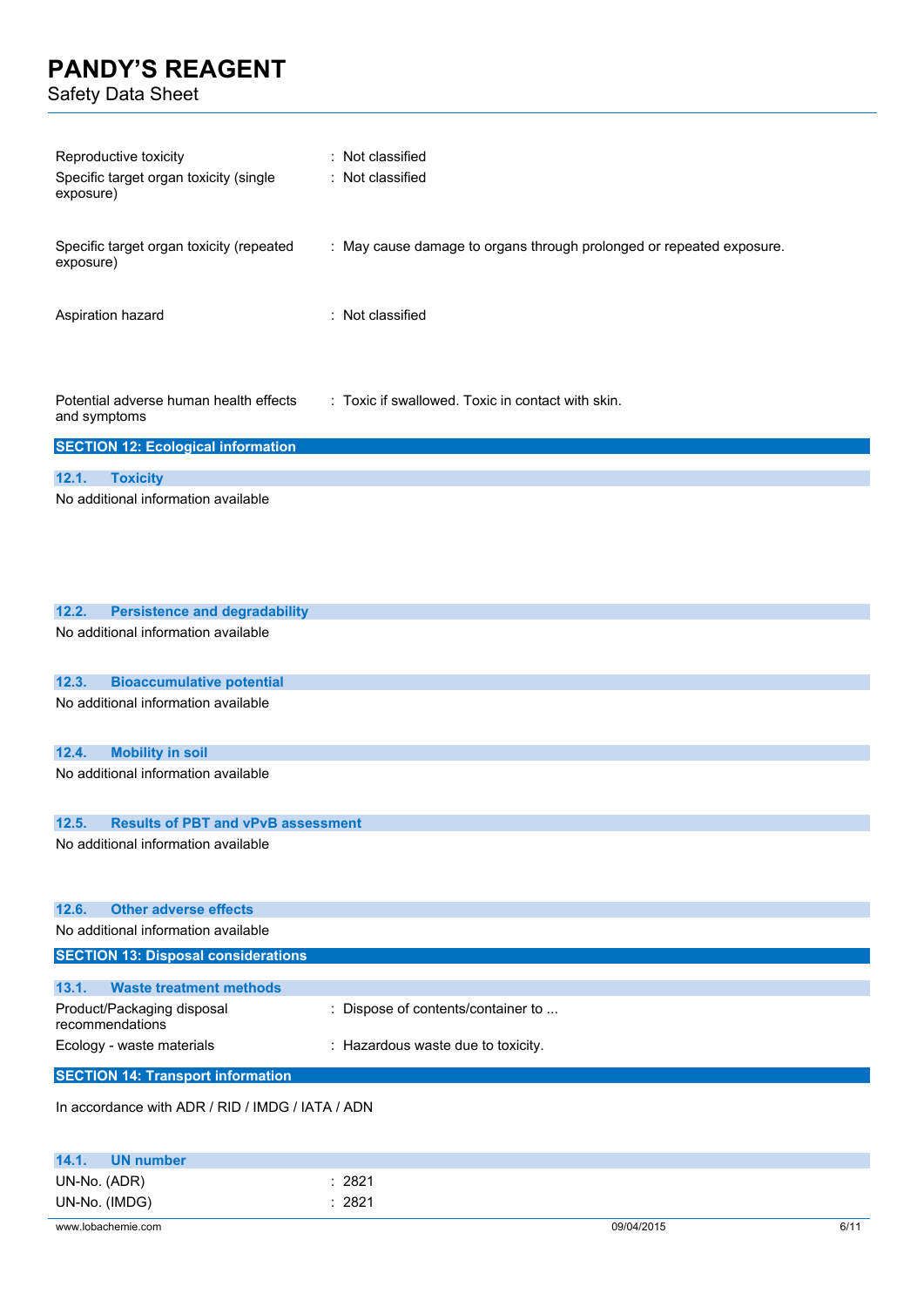### Safety Data Sheet

| UN-No.(IATA) | 2821 |
|--------------|------|
| UN-No.(ADN)  | 2821 |
| UN-No. (RID) | 2821 |

| Proper Shipping Name (ADR)            | : PHENOL SOLUTION                         |
|---------------------------------------|-------------------------------------------|
| Proper Shipping Name (IMDG)           | $:$ PHENOL SOLUTION                       |
| Proper Shipping Name (IATA)           | : PHENOL SOLUTION                         |
| Proper Shipping Name (ADN)            | $:$ PHENOL SOLUTION                       |
| Proper Shipping Name (RID)            | $:$ PHENOL SOLUTION                       |
| Transport document description (ADR)  | : UN 2821 PHENOL SOLUTION, 6.1, II, (D/E) |
| Transport document description (IMDG) | : UN 2821 PHENOL SOLUTION, 6.1, II        |
| Transport document description (IATA) | : UN 2821 PHENOL SOLUTION, 6.1, II        |
| Transport document description (ADN)  | : UN 2821 PHENOL SOLUTION, 6.1, II        |
| Transport document description (RID)  | : UN 2821 PHENOL SOLUTION, 6.1, II        |
|                                       |                                           |

### **14.3. Transport hazard class(es)**

### **ADR**

| Transport hazard class(es) (ADR) | : $6.1$          |
|----------------------------------|------------------|
| Danger labels (ADR)              | $\therefore$ 6.1 |



### **IMDG**

| Transport hazard class(es) (IMDG) |  |
|-----------------------------------|--|
| Danger labels (IMDG)              |  |

 $: 6.1$  $\therefore$  6.1



### **IATA**

| Transport hazard class(es) (IATA) |  |
|-----------------------------------|--|
| Hazard labels (IATA)              |  |

### **ADN**

| Transport hazard class(es) (ADN) |  |
|----------------------------------|--|
| Danger labels (ADN)              |  |





 $\therefore$  6.1  $: 6.1$ 

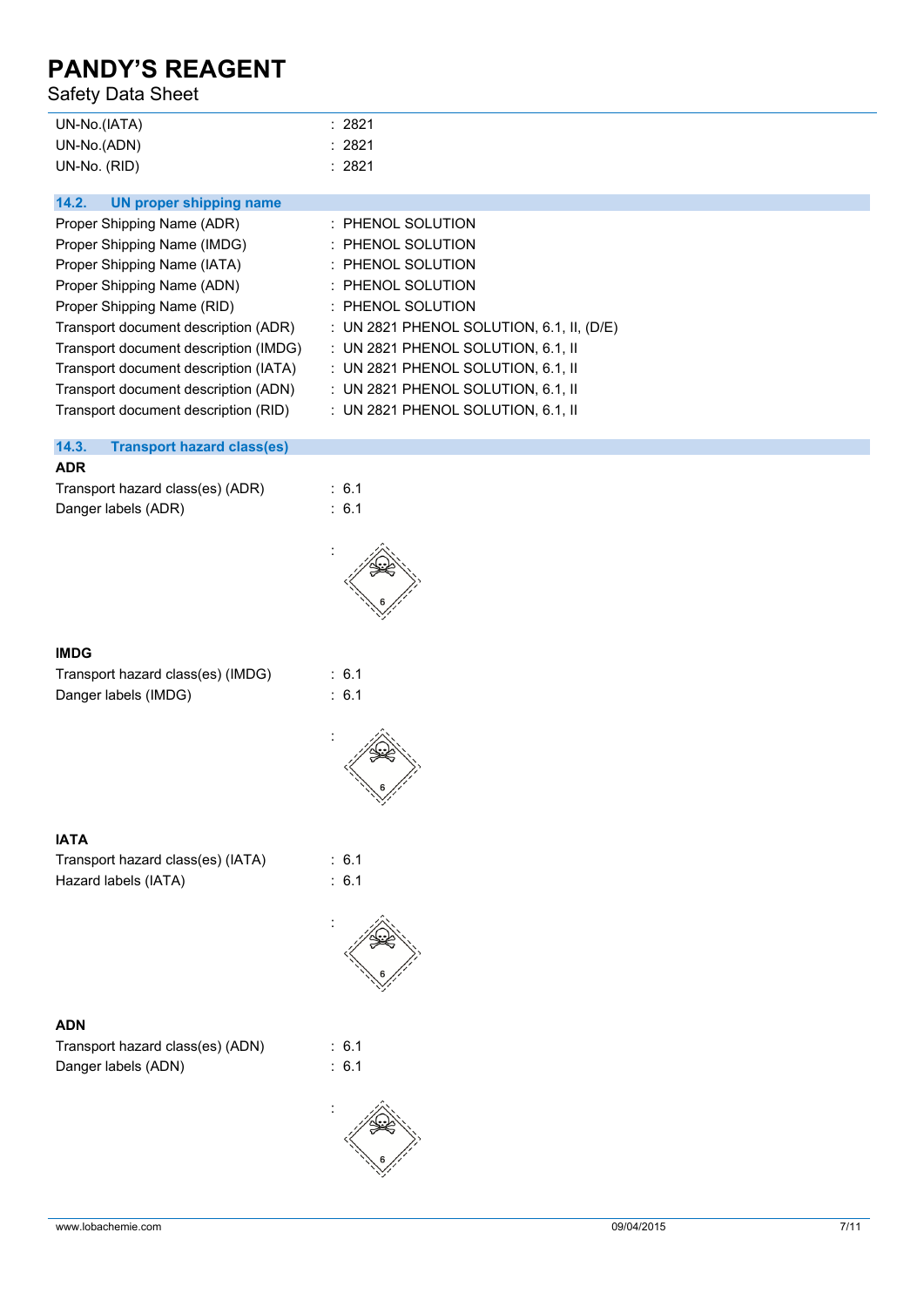### Safety Data Sheet

| <b>RID</b>                            |                          |
|---------------------------------------|--------------------------|
| Transport hazard class(es) (RID)      | : 6.1                    |
| Danger labels (RID)                   | : 6.1                    |
|                                       |                          |
| 14.4.<br><b>Packing group</b>         |                          |
| Packing group (ADR)                   | $\therefore$ II          |
| Packing group (IMDG)                  | $\therefore$ 11          |
| Packing group (IATA)                  | $\therefore$ $\parallel$ |
| Packing group (ADN)                   | $\therefore$ 11          |
| Packing group (RID)                   | $\therefore$ 11          |
|                                       |                          |
| <b>Environmental hazards</b><br>14.5. |                          |
| Dangerous for the environment         | : No                     |
| Marine pollutant                      | : No                     |

| 14.6. | Special precautions for user |  |
|-------|------------------------------|--|

Other information **contact to the COSE contact information available** : No supplementary information available

### **- Overland transport**

| Classification code (ADR)<br>Limited quantities (ADR)<br>Excepted quantities (ADR)<br>Packing instructions (ADR) | $:$ T1<br>100ml<br>E4<br>P001, IBC02 |
|------------------------------------------------------------------------------------------------------------------|--------------------------------------|
| Mixed packing provisions (ADR)                                                                                   | : MP15                               |
| Portable tank and bulk container<br>instructions (ADR)                                                           | : T7                                 |
| Portable tank and bulk container special<br>provisions (ADR)                                                     | $:$ TP2                              |
| Tank code (ADR)                                                                                                  | L4BH<br>t                            |
| Tank special provisions (ADR)                                                                                    | : TU15, TE19                         |
| Vehicle for tank carriage                                                                                        | : AT                                 |
| Transport category (ADR)                                                                                         | $\cdot$ 2                            |
| Special provisions for carriage - Loading,<br>unloading and handling (ADR)                                       | : CV13, CV28                         |
| Special provisions for carriage - Operation<br>(ADR)                                                             | S9, S19<br>$\ddot{\phantom{a}}$      |
| Hazard identification number (Kemler No.)                                                                        | 60<br>$\ddot{\phantom{a}}$           |
| Orange plates                                                                                                    | $\ddot{\phantom{0}}$<br>60           |
|                                                                                                                  | 2821                                 |
| Tunnel restriction code (ADR)                                                                                    | D/E                                  |
| EAC code                                                                                                         | 2X                                   |
| - Transport by sea                                                                                               |                                      |
| Limited quantities (IMDG)                                                                                        | $100$ ml                             |
| Excepted quantities (IMDG)                                                                                       | E4                                   |
| Packing instructions (IMDG)                                                                                      | P001                                 |
| IBC packing instructions (IMDG)                                                                                  | IBC02                                |
| Tank instructions (IMDG)                                                                                         | T7                                   |

www.lobachemie.com 09/04/2015 8/11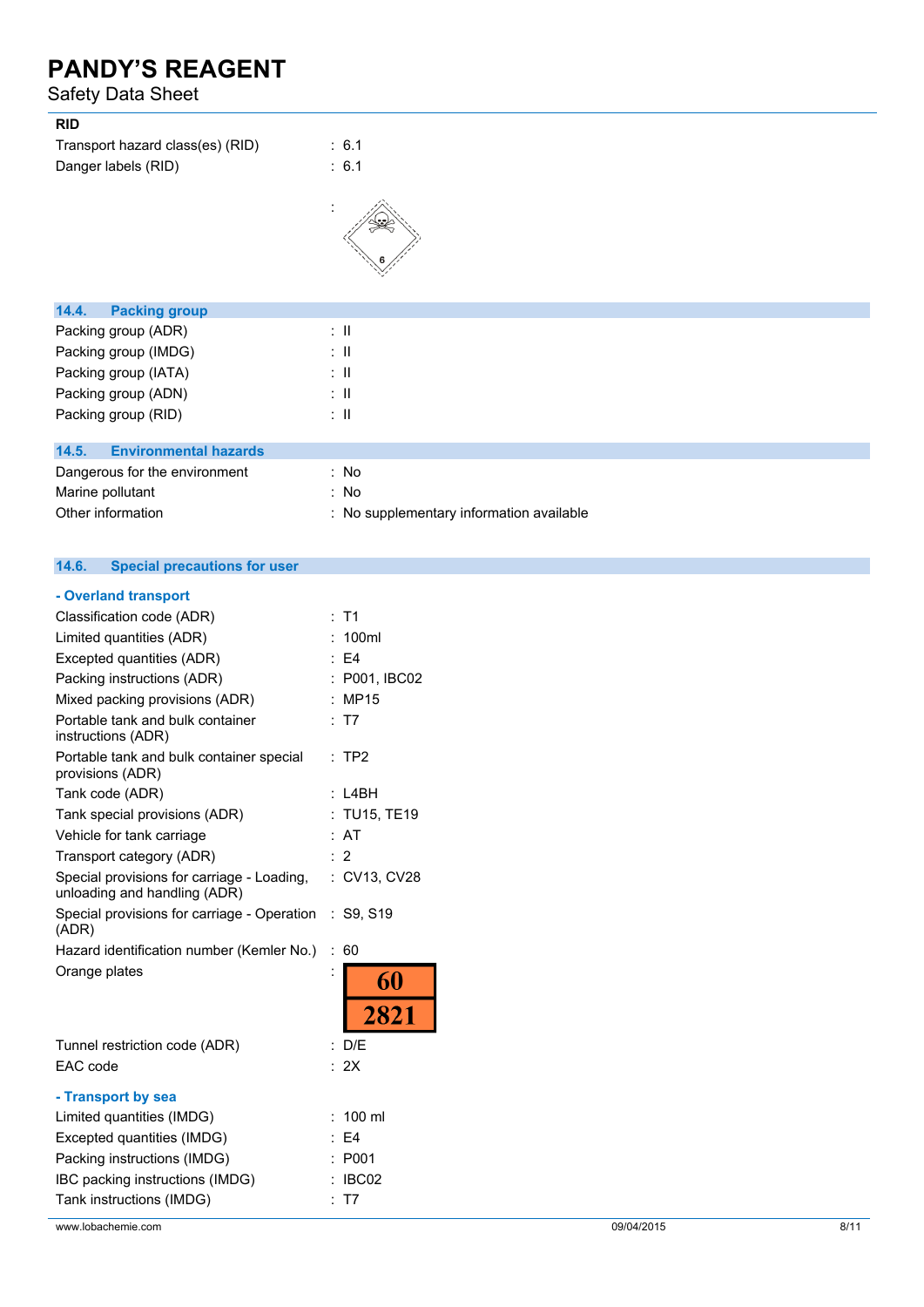### Safety Data Sheet

| Tank special provisions (IMDG)                                   | :TP2               |
|------------------------------------------------------------------|--------------------|
| EmS-No. (Fire)                                                   | $: F-A$            |
| EmS-No. (Spillage)                                               | $: S-A$            |
| Stowage category (IMDG)                                          | : A                |
| MFAG-No                                                          | : 153              |
| - Air transport                                                  |                    |
| PCA Excepted quantities (IATA)                                   | $\therefore$ E4    |
| PCA Limited quantities (IATA)                                    | : Y641             |
| PCA limited quantity max net quantity<br>(IATA)                  | : 1L               |
| PCA packing instructions (IATA)                                  | : 654              |
| PCA max net quantity (IATA)                                      | : 5L               |
| CAO packing instructions (IATA)                                  | :662               |
| CAO max net quantity (IATA)                                      | : 60L              |
| Special provision (IATA)                                         | : A3               |
| ERG code (IATA)                                                  | : 6L               |
| - Inland waterway transport                                      |                    |
| Classification code (ADN)                                        | : T1               |
| Special provisions (ADN)                                         | : 802              |
| Limited quantities (ADN)                                         | $: 100$ ml         |
| Excepted quantities (ADN)                                        | $\therefore$ E4    |
| Equipment required (ADN)                                         | $:$ PP, EP, TOX, A |
| Ventilation (ADN)                                                | : VE02             |
| Number of blue cones/lights (ADN)                                | $\therefore$ 2     |
| - Rail transport                                                 |                    |
| Classification code (RID)                                        | $:$ T1             |
| Limited quantities (RID)                                         | : 100ml            |
| Excepted quantities (RID)                                        | $\therefore$ E4    |
| Packing instructions (RID)                                       | : P001, IBC02      |
| Mixed packing provisions (RID)                                   | : MP15             |
| Portable tank and bulk container<br>instructions (RID)           | : T7               |
| Portable tank and bulk container special<br>provisions (RID)     | $:$ TP2            |
| Tank codes for RID tanks (RID)                                   | : L4BH             |
| Special provisions for RID tanks (RID)                           | : TU15             |
| Transport category (RID)                                         | : 2                |
| Special provisions for carriage - Loading<br>and unloading (RID) | : CW13, CW28, CW31 |
| Colis express (express parcels) (RID)                            | : CE5              |
| Hazard identification number (RID)                               | : 60               |
|                                                                  |                    |

**14.7. Transport in bulk according to Annex II of MARPOL 73/78 and the IBC Code**

Not applicable

**SECTION 15: Regulatory information**

**15.1. Safety, health and environmental regulations/legislation specific for the substance or mixture**

### **15.1.1. EU-Regulations**

No REACH Annex XVII restrictions PANDY'S REAGENT is not on the REACH Candidate List PANDY'S REAGENT is not on the REACH Annex XIV List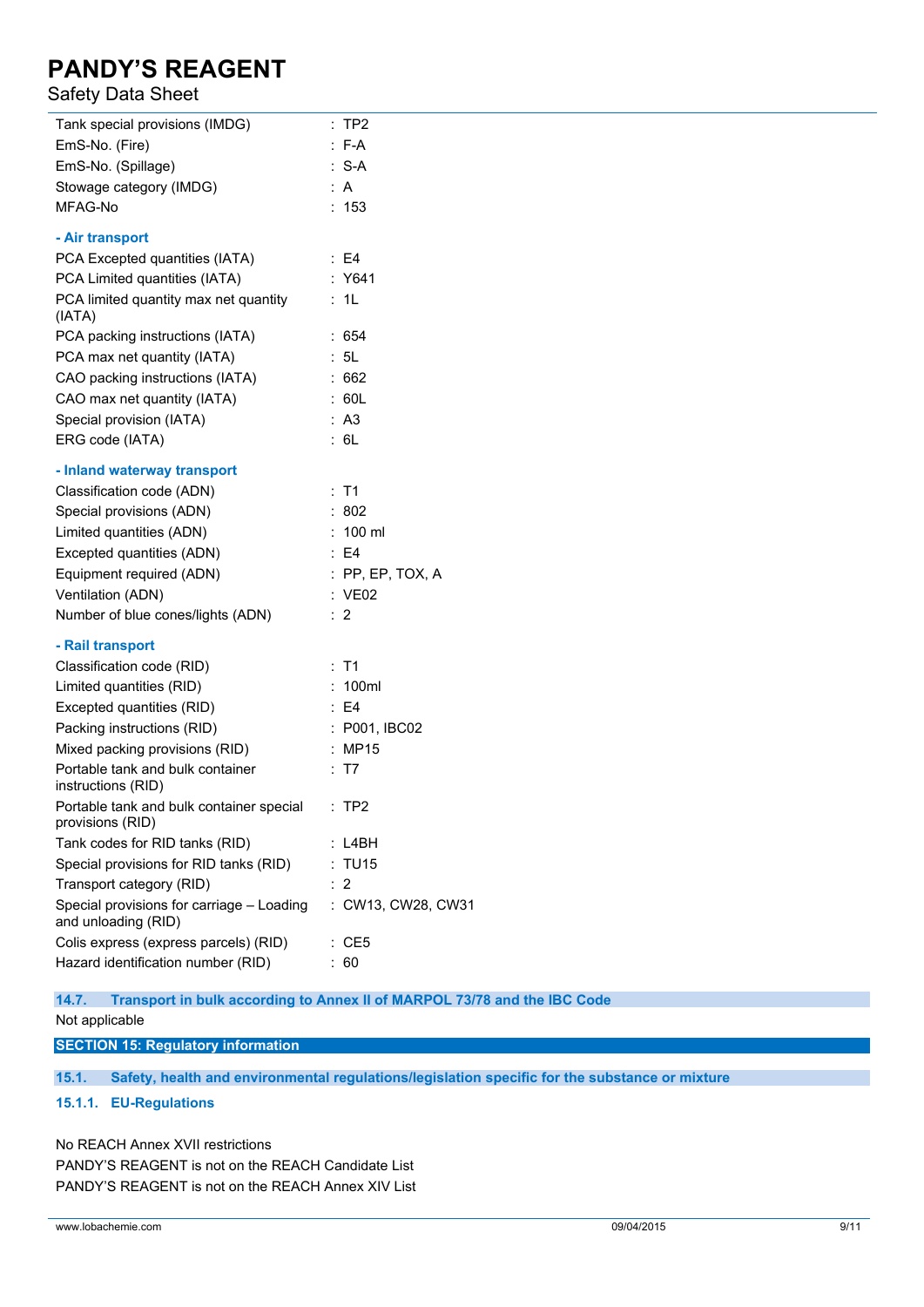Safety Data Sheet

### **15.1.2. National regulations**

### **Germany**

| AwSV/VwVwS Annex reference                                                     | : Water hazard class (WGK) 1, slightly hazardous to water (Classification according to<br>VwVwS, Annex 2; WGK No 1387)                            |
|--------------------------------------------------------------------------------|---------------------------------------------------------------------------------------------------------------------------------------------------|
| 12th Ordinance Implementing the Federal<br>Immission Control Act - 12. BlmSchV | : Is not subject of the 12. BlmSchV (Hazardous Incident Ordinance)                                                                                |
| <b>Denmark</b>                                                                 |                                                                                                                                                   |
| Class for fire hazard                                                          | : Class III-1                                                                                                                                     |
| Store unit                                                                     | $: 50$ liter                                                                                                                                      |
| <b>Classification remarks</b>                                                  | : Flammable according to the Danish Ministry of Justice; Emergency management<br>quidelines for the storage of flammable liquids must be followed |
| Recommendations Danish Regulation                                              | : Young people below the age of 18 years are not allowed to use the product                                                                       |
|                                                                                | Pregnant/breastfeeding women working with the product must not be in direct<br>contact with the product                                           |
|                                                                                | The requirements from the Danish Working Environment Authorities regarding work<br>with carcinogens must be followed during use and disposal      |

**15.2. Chemical safety assessment** No additional information available

## **SECTION 16: Other information**

### Full text of R-, H- and EUH-phrases:

| Acute Tox. 3 (Dermal)     | Acute toxicity (dermal), Category 3                                                                                            |
|---------------------------|--------------------------------------------------------------------------------------------------------------------------------|
| Acute Tox. 3 (Inhalation) | Acute toxicity (inhal.), Category 3                                                                                            |
| Acute Tox. 3 (Oral)       | Acute toxicity (oral), Category 3                                                                                              |
| Muta <sub>.2</sub>        | Germ cell mutagenicity, Category 2                                                                                             |
| Skin Corr, 1B             | Skin corrosion/irritation, Category 1B                                                                                         |
| STOT RE 2                 | Specific target organ toxicity - Repeated exposure, Category 2                                                                 |
| H <sub>301</sub>          | Toxic if swallowed                                                                                                             |
| H311                      | Toxic in contact with skin                                                                                                     |
| H314                      | Causes severe skin burns and eye damage                                                                                        |
| H331                      | Toxic if inhaled                                                                                                               |
| H341                      | Suspected of causing genetic defects                                                                                           |
| H373                      | May cause damage to organs through prolonged or repeated exposure                                                              |
| R23/24/25                 | Toxic by inhalation, in contact with skin and if swallowed                                                                     |
| R34                       | Causes burns                                                                                                                   |
| R48/20/21/22              | Harmful: danger of serious damage to health by prolonged exposure through inhalation, in<br>contact with skin and if swallowed |
| R <sub>68</sub>           | Possible risk of irreversible effects                                                                                          |
| www.lobachemie.com        | 09/04/2015<br>10/11                                                                                                            |